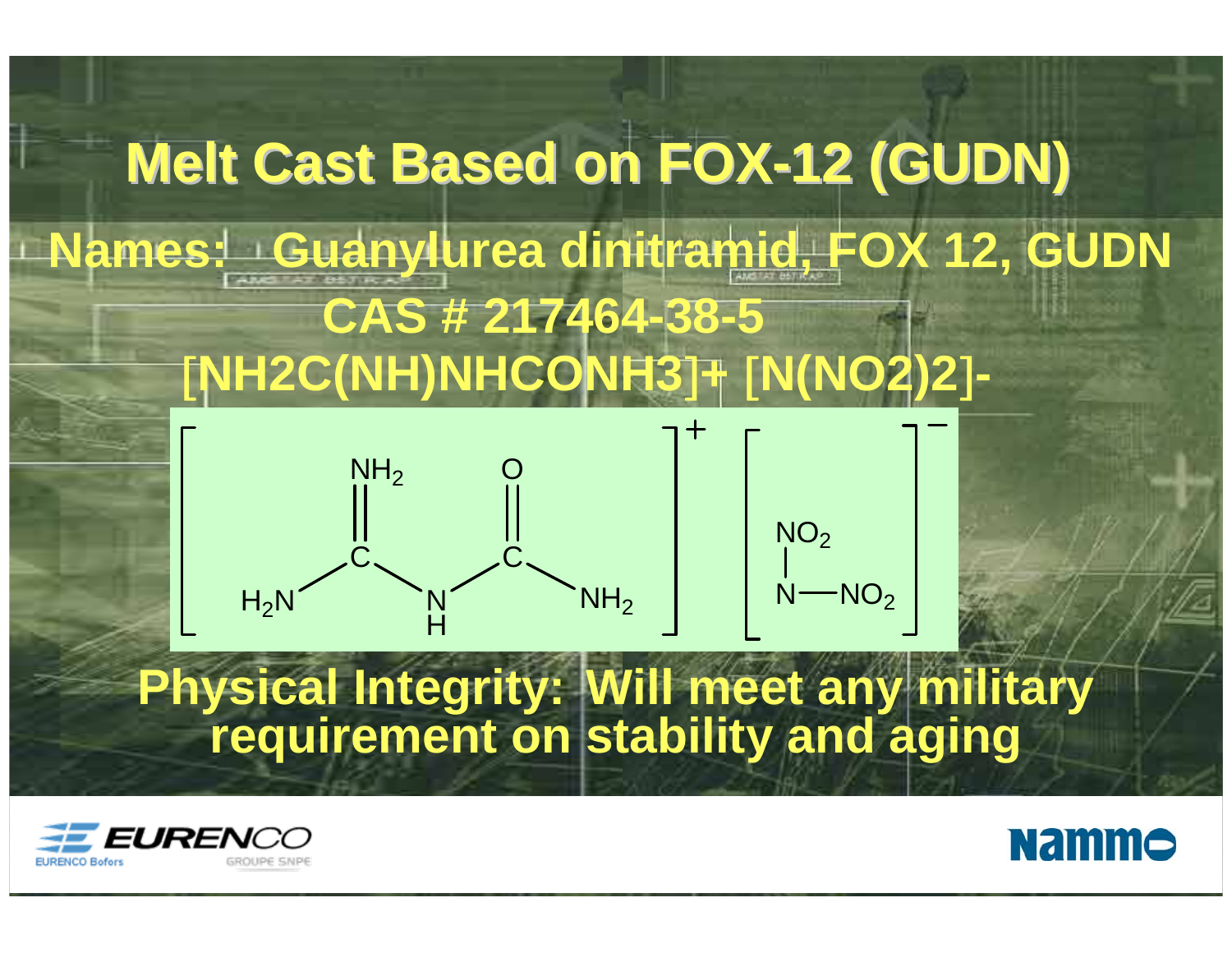#### **GUDN – Basic Sensitivity Tests**

## **Impact > 90 J (5 kg @ 190 cm) (ERL) (RDX 4-5J) Friction > 352 N ESD > 312 10 g PBXN5 and 75 gram PE = NO GO (Östmark) "Inert"**

.4



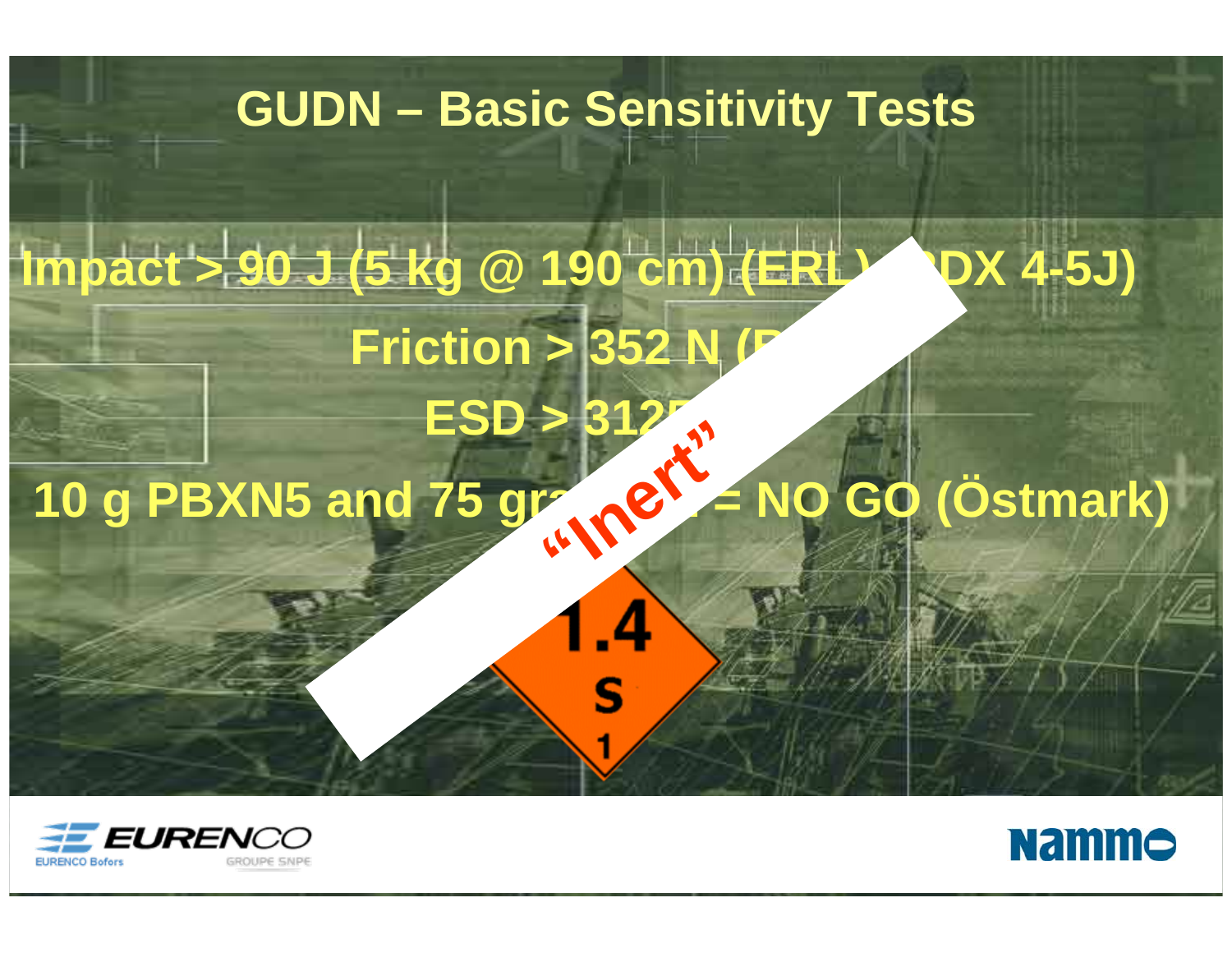# Detonics

(**Results obtained from Results obtained from HenricÖstmark, FOI) stmark, FOI)**

#### **Wake – Up call: 200 gm PE** Gave a stable detonation at 7870 m/s Wake - Up call<br>Die determine 187<br>High Cu-tube) gav

#### Cylinder test **(60 mm Cu-tube) gave** 7970 m/s and **CJ** of 26 GPa (TNT is 21)

AND TAT BETICAL



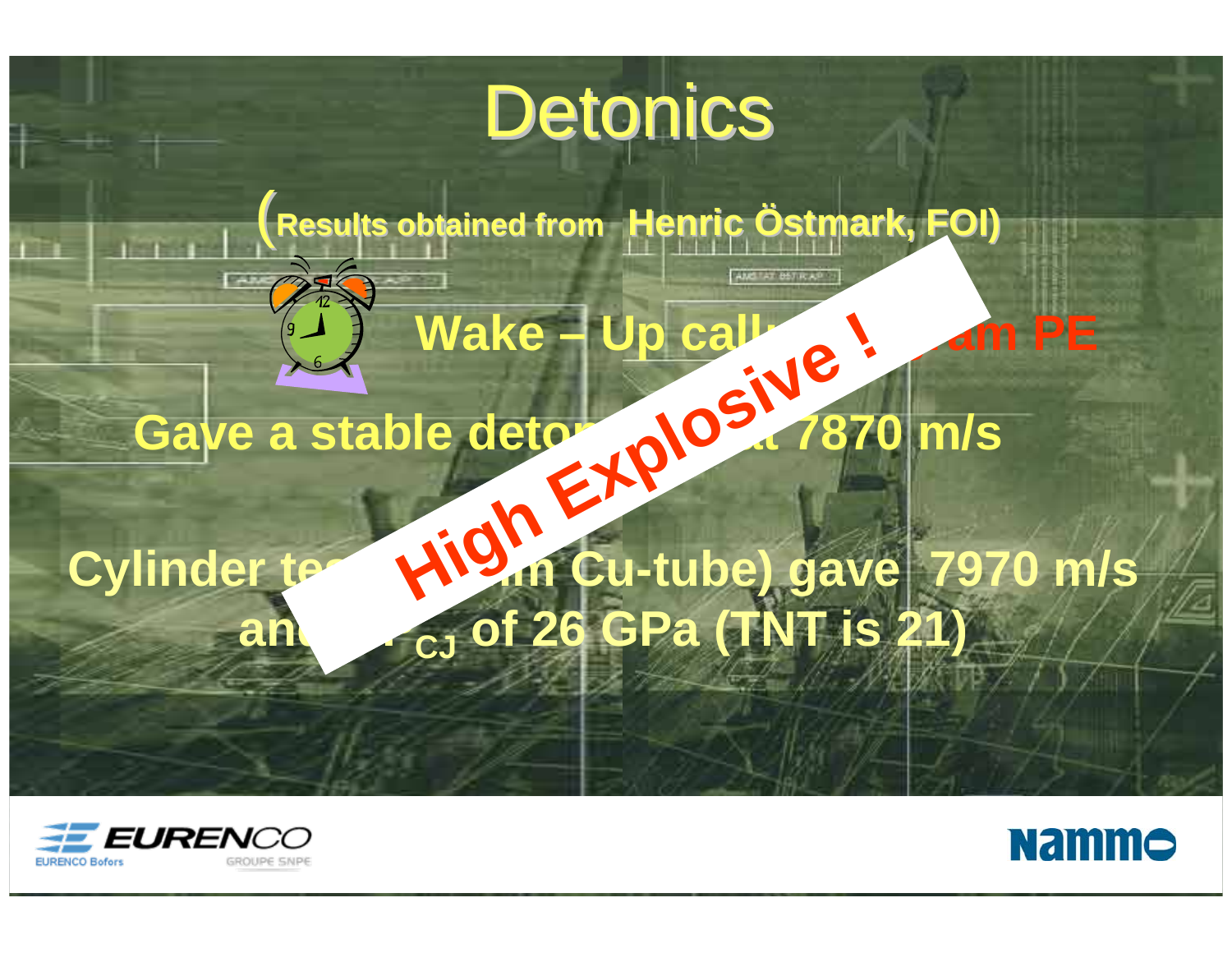# **GUDN IN MELT CAST**

# Composition B: RDX/TNT **Insensitive?**

#### Substitute **RDAY GUDN: GUDN/TNT**

**CARAC** 

**ASS BESTURE AURIT** 



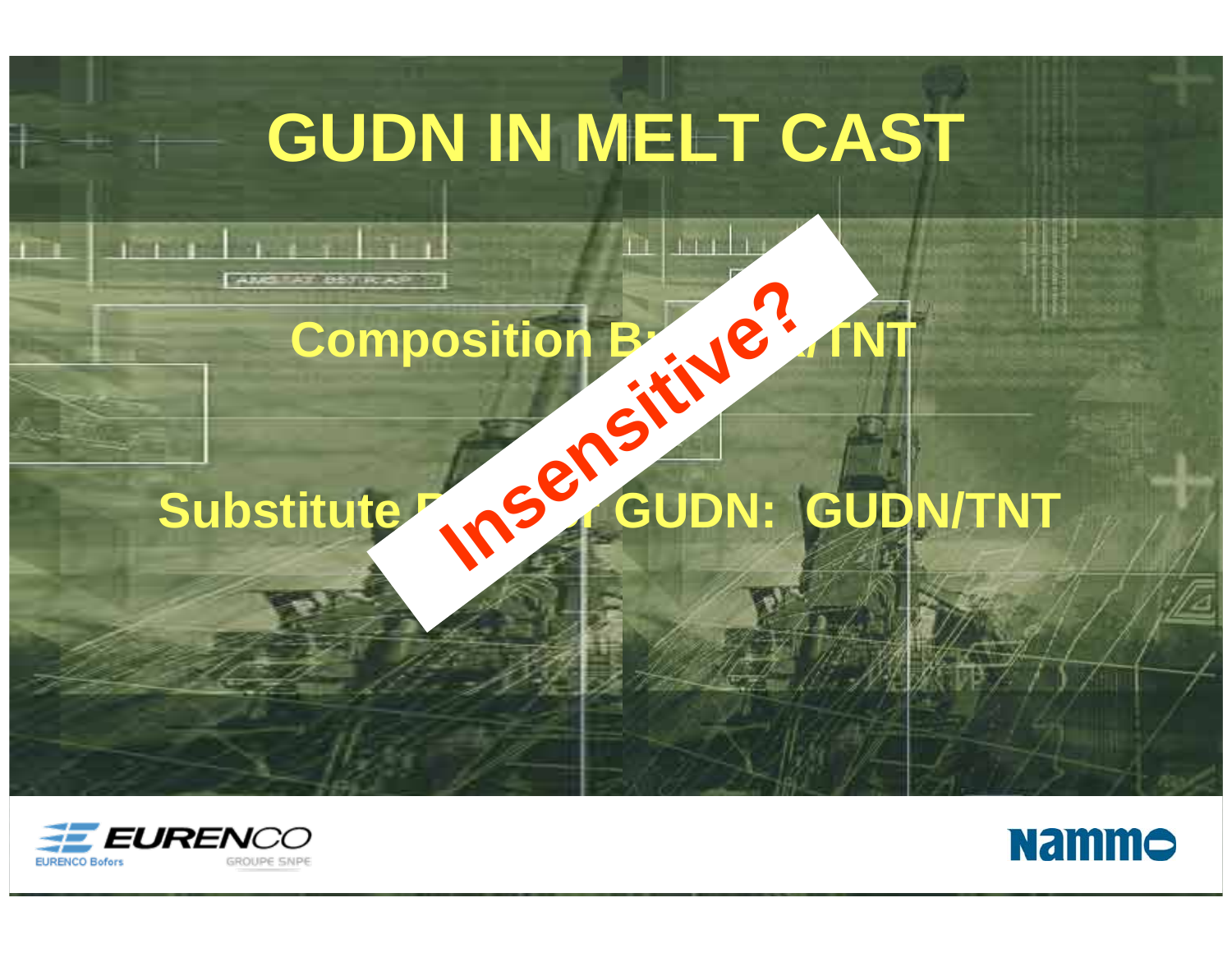#### Sensitivity Tests on GUDN/TNT (45/55)





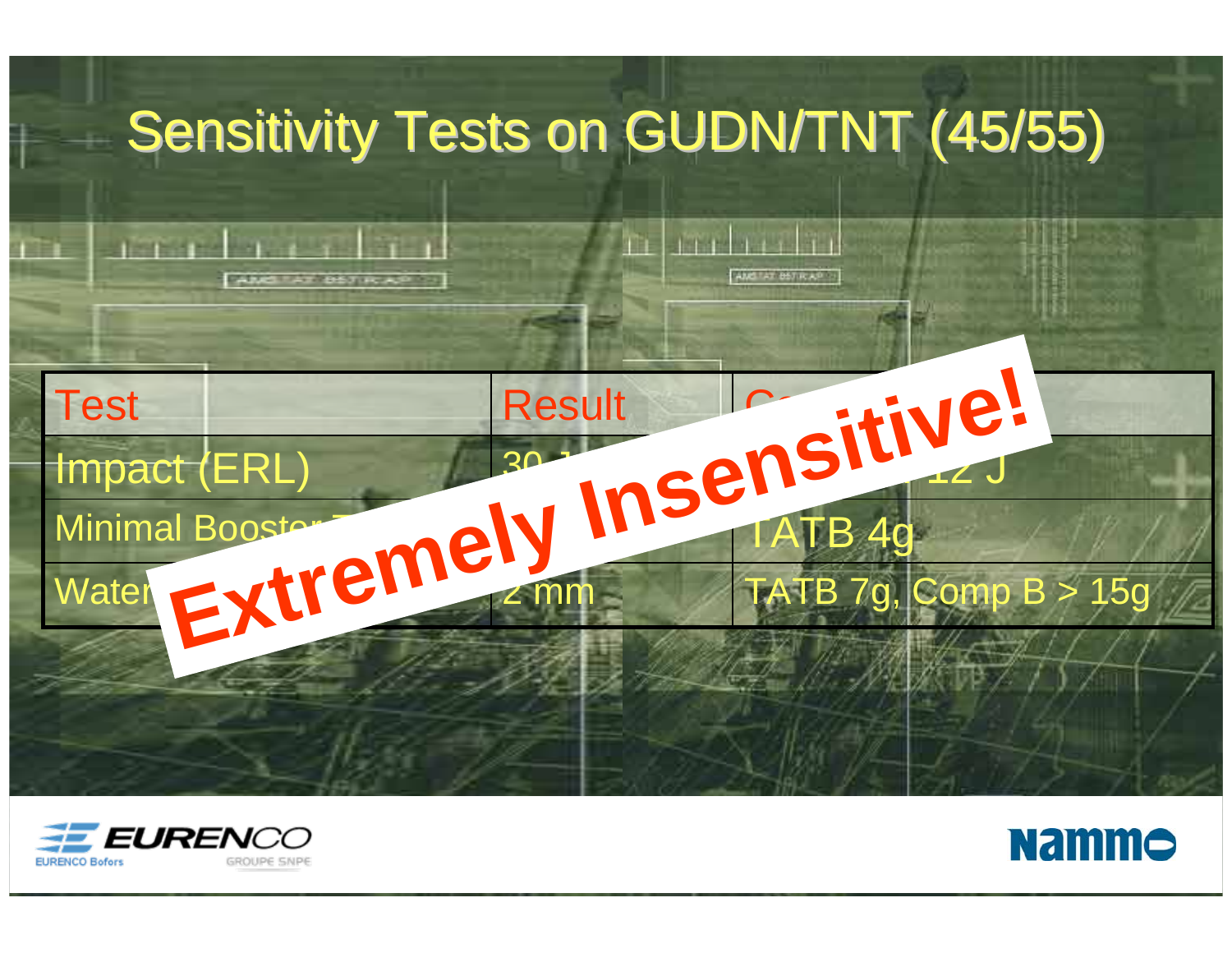



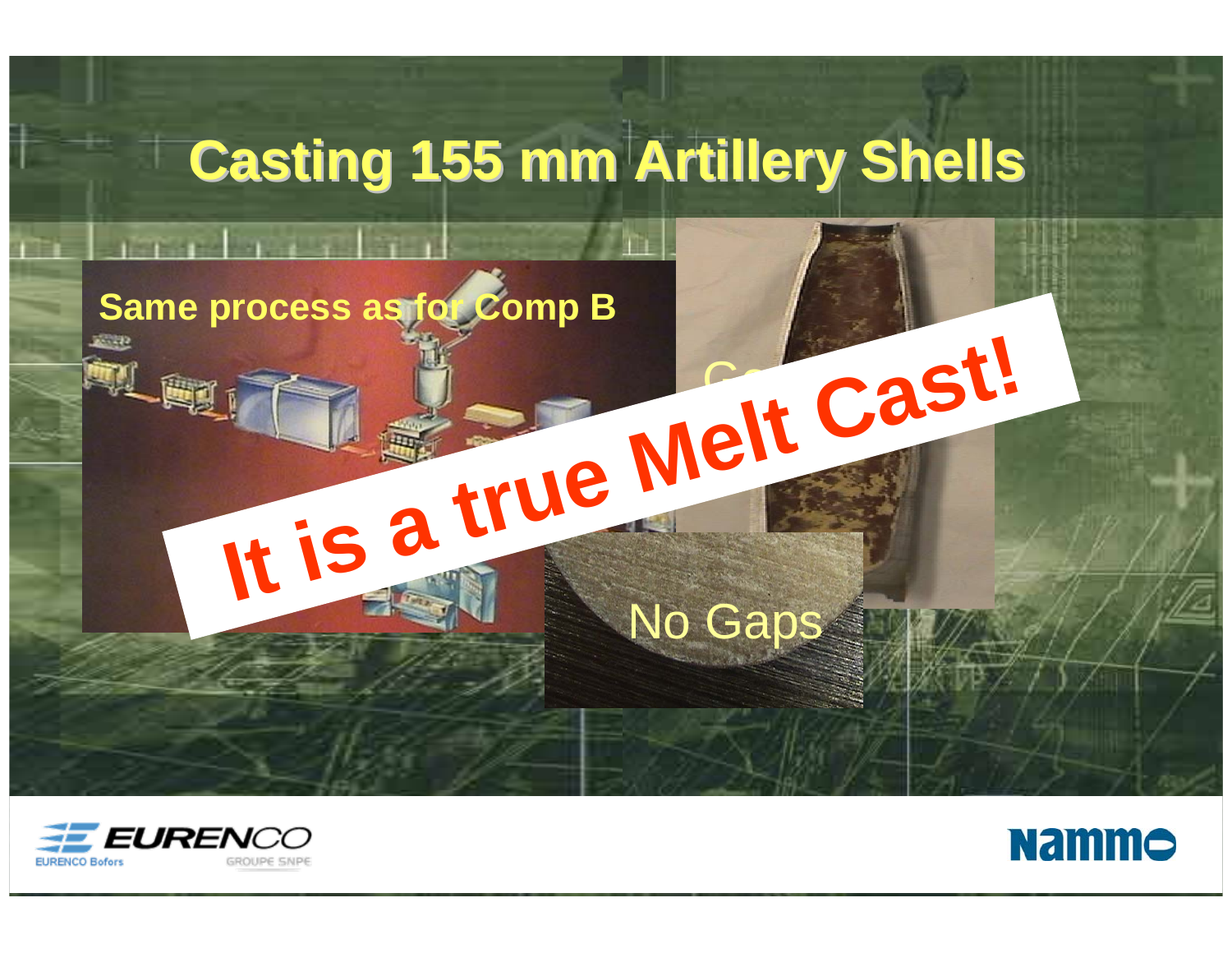#### **Initiation studies Initiation studies**

 $-1.1 + 1.1 + 1.1$ 

AMERICATION

**Cap No. 8 60 gram Comp. B Detonator (155 mm HEER) Distance 2.2 mm**





**Full Score**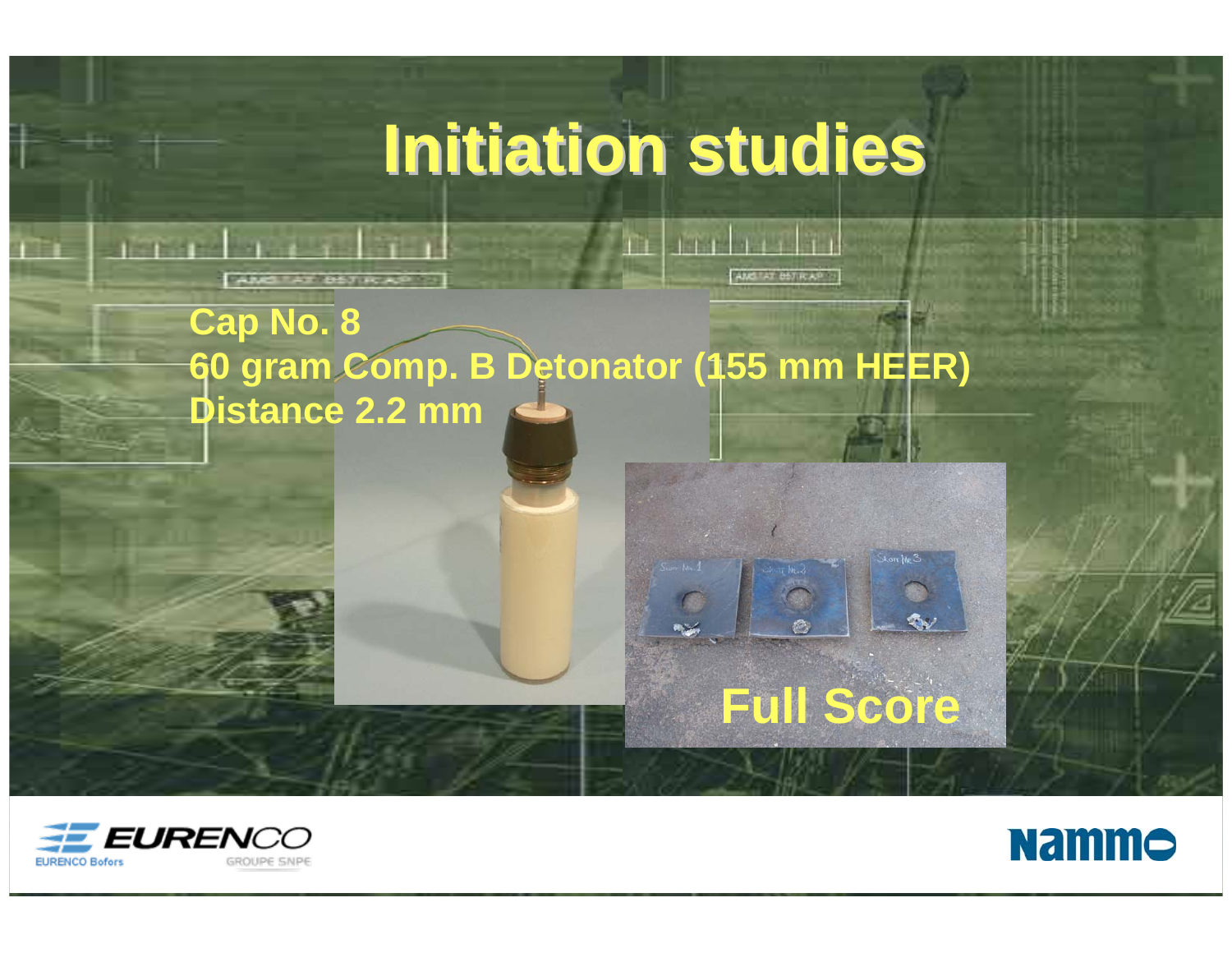#### **Burst Yard Test on 155 mm Burst Yard Test on 155 mm**





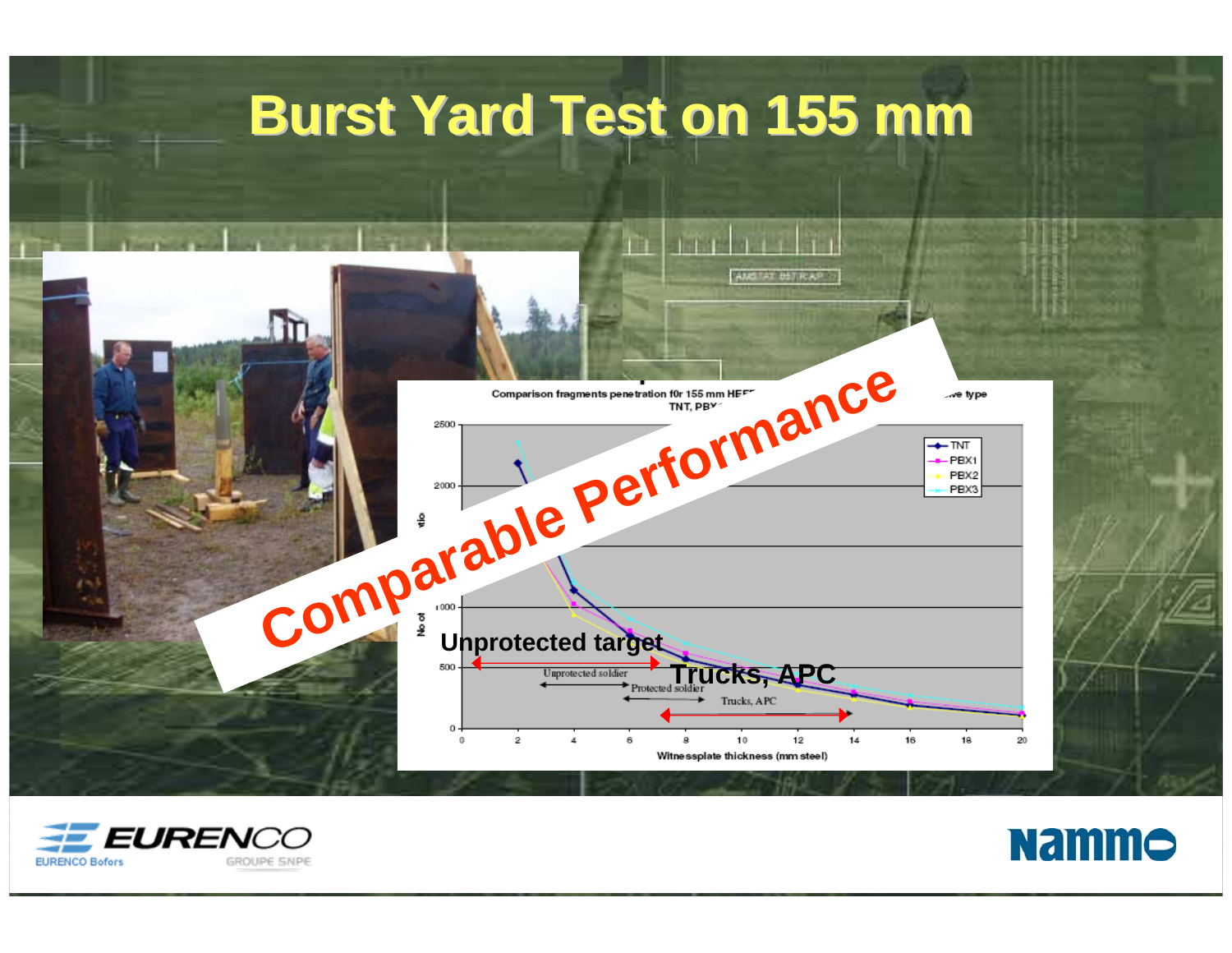#### **IM Tests Set Up (STANAG 4413 )**

**Pressure wave registration SCO**

AM TAT BETICARD **SCJ bomblet SCJ RPG9 Mass Detonation TNT was used as reference**

**Target butt** a villa de **Second Street** 

**Witness plates 10,12 and 15 m from target**



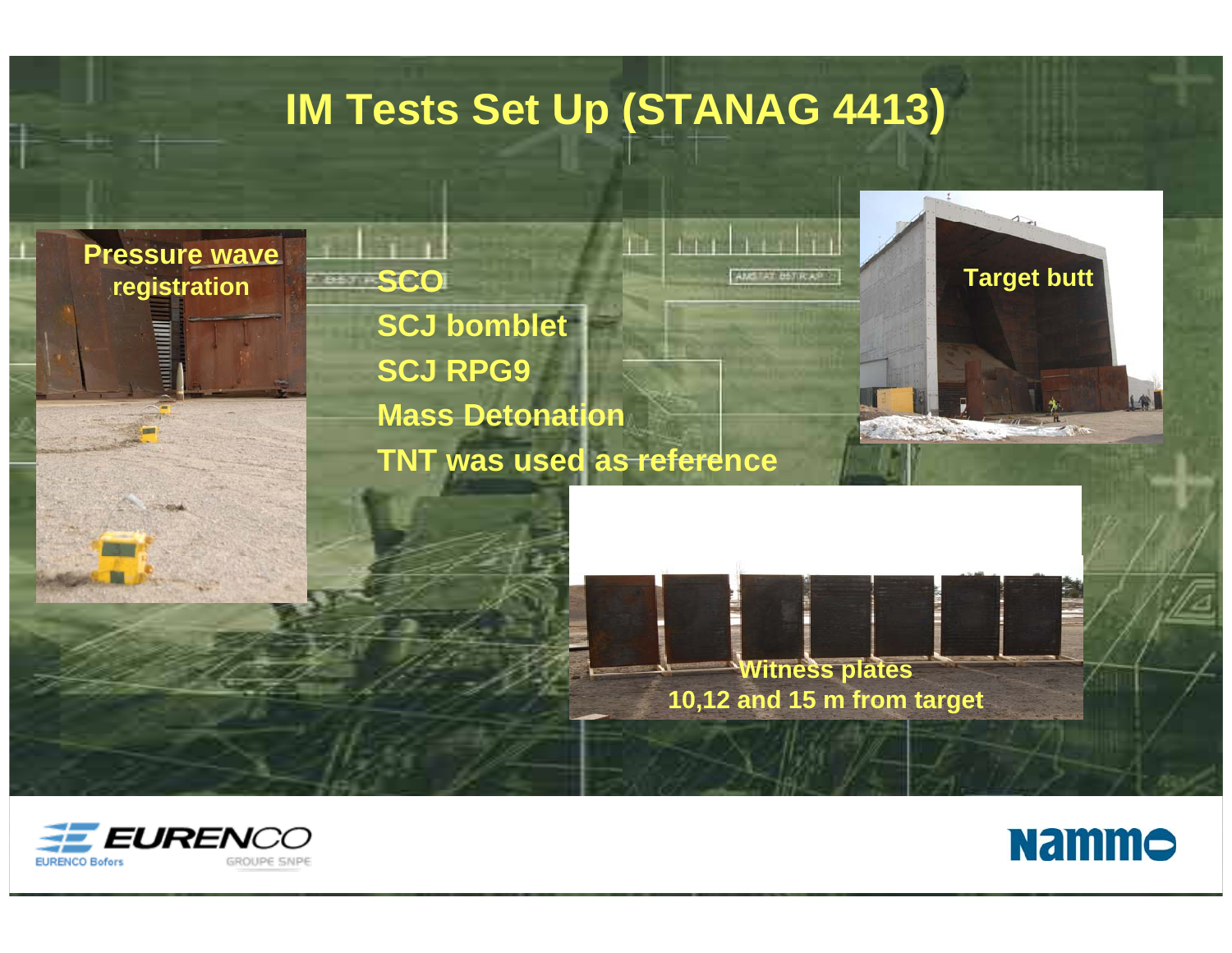#### **Shaped Charge RPG-9 (73)**

**GUDN/T** 

AM TAT B



**"Wall in vehicle" 20 mm**



**Reaction IV**





**TNT**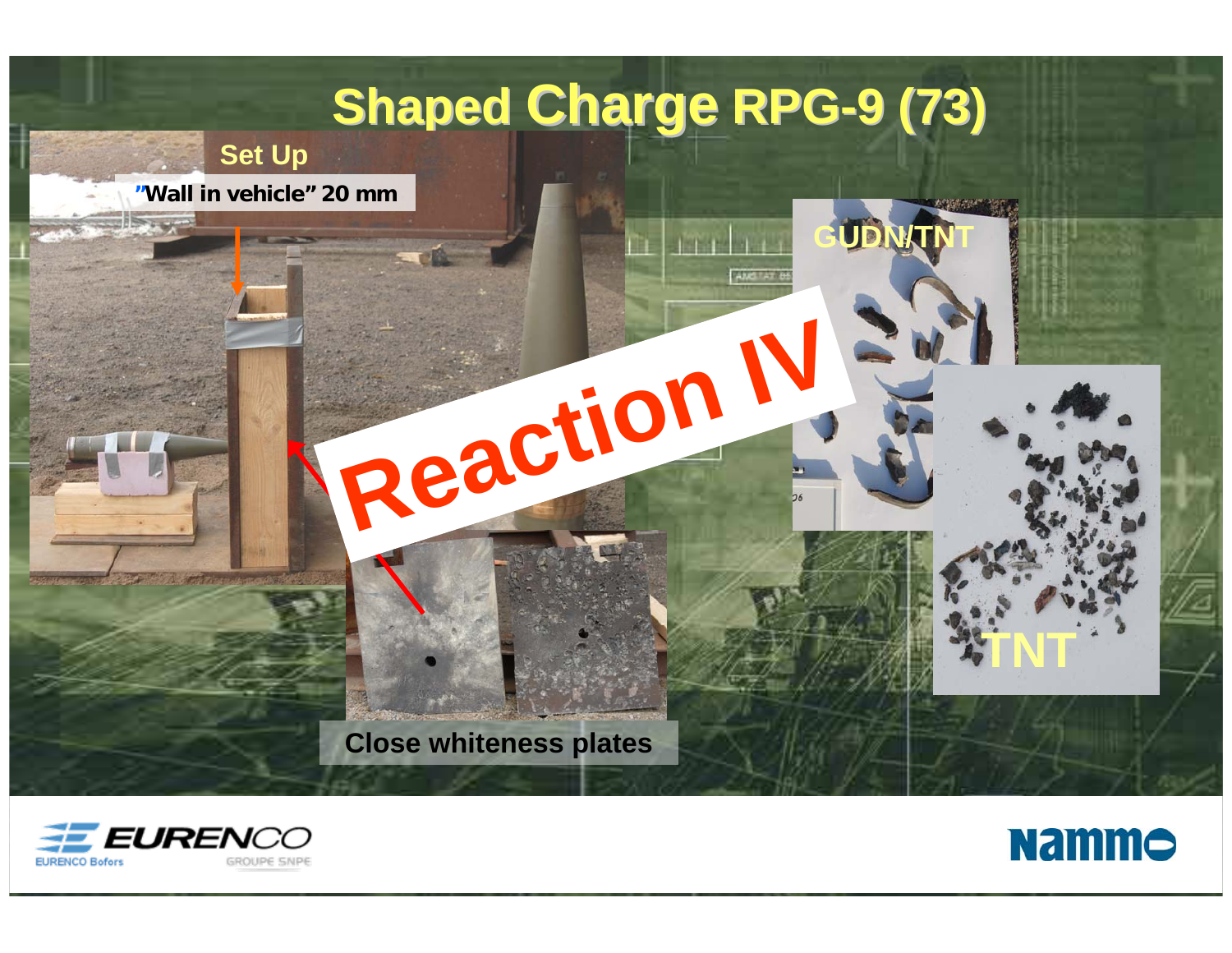## **Mass Detonation Mass Detonation**





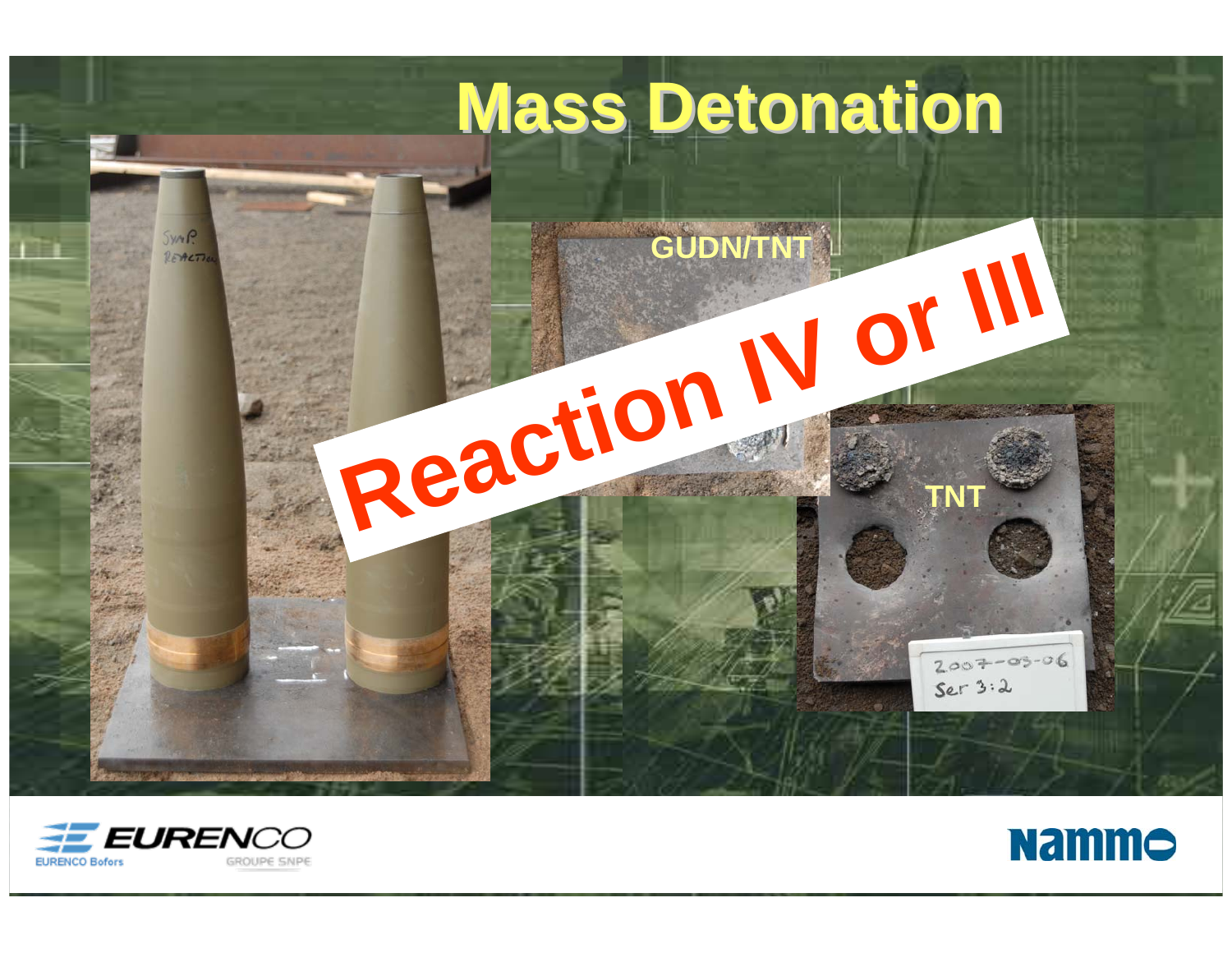# **Summery of safety tests Summery of safety tests**





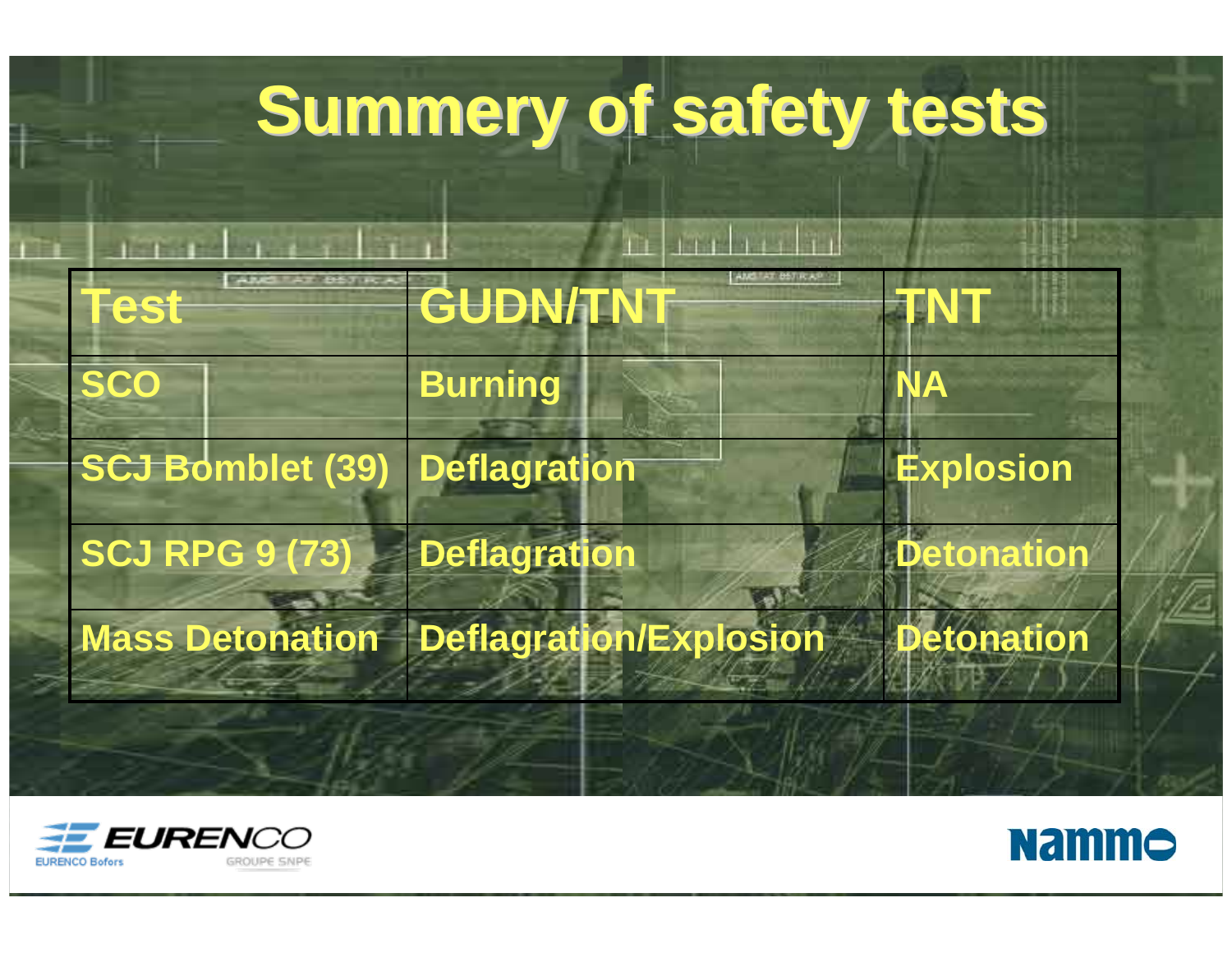# **FUTURE WORK FUTURE WORK**

**+ RDX for higher Pcj Impact sensitivity: GUDN/TNT/RDX 40/35/25 %: 42.5J (25 J GUDN/TNT**

**+ Al for more energy Impact sensitivity GUDN/TNT/RDX/AL 35/35/15/15 %: 49J (25J GUDN/TNT)**

**GUDN in Cast Cured compositions will be studied at MURAT**



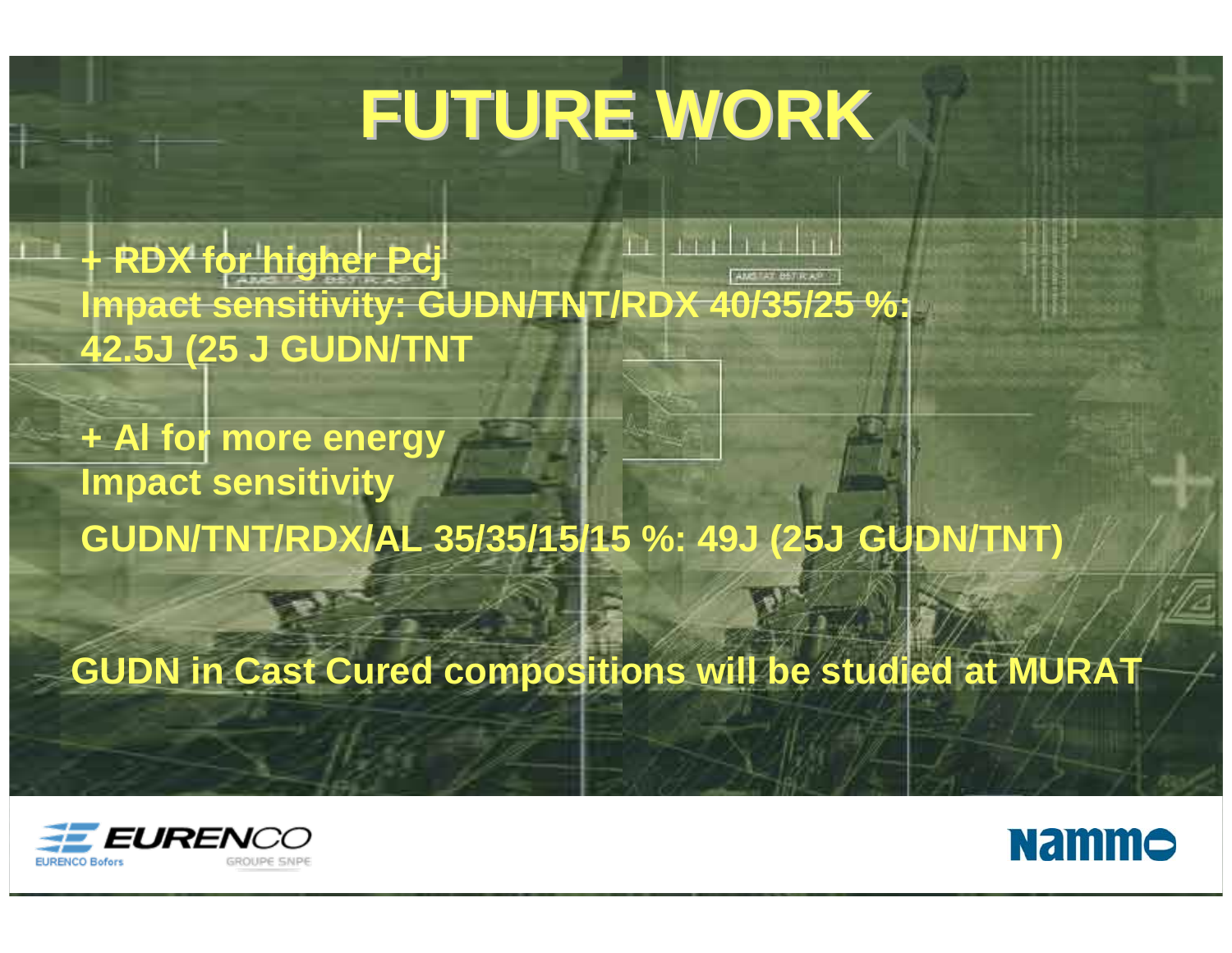#### **Conclusions Conclusions**

• **GUDN in TNT is a Melt Cast** • **The sensitivity is extremely low • The performance is adequate** • **Infra exist to start today**